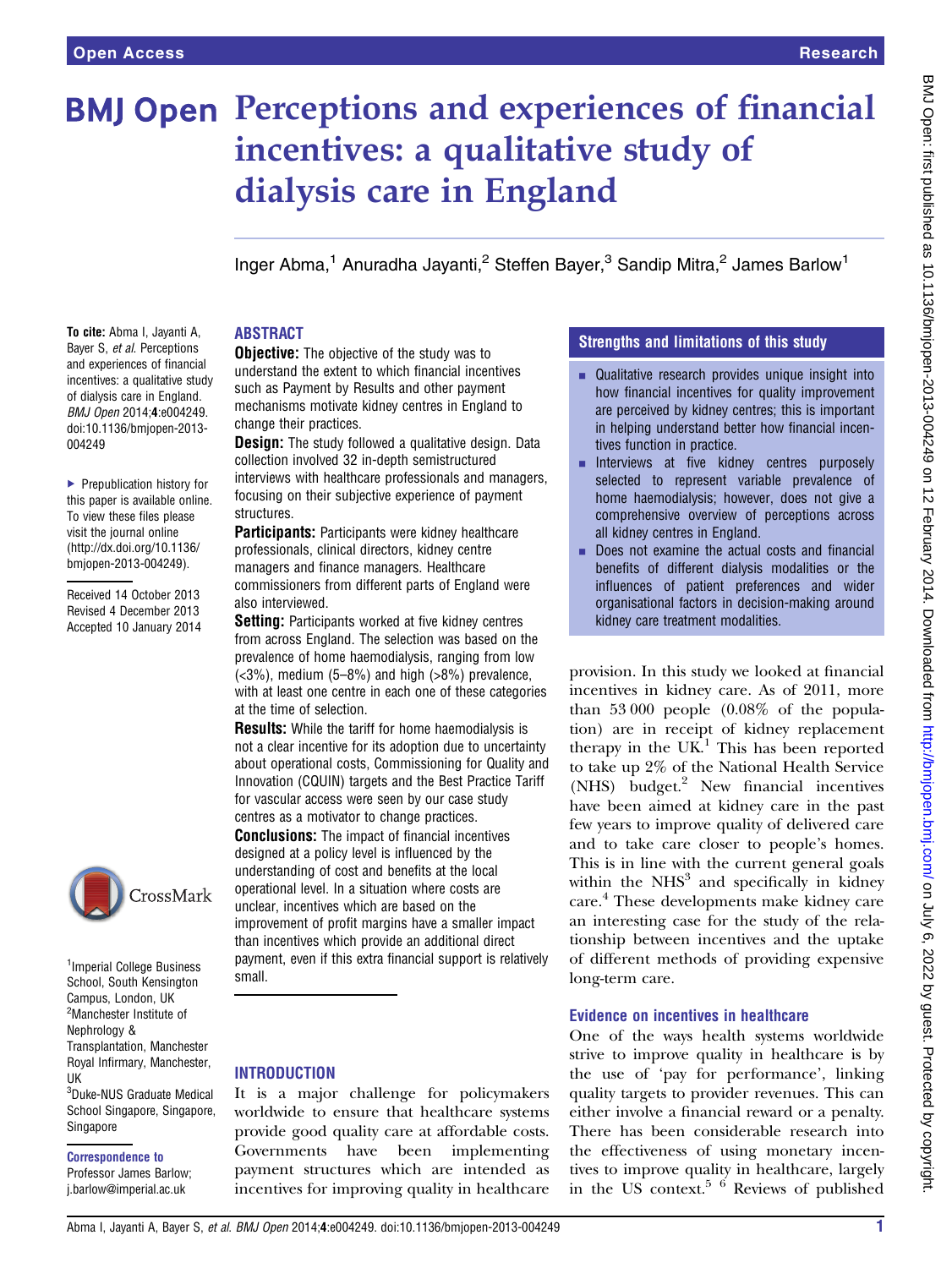evaluations have concluded that the research shows either no, or only modest, positive impacts of pay for performance on quality.7 A recent review of systematic reviews shows that there is inconclusive evidence on whether pay for performance has an effect on practice.<sup>8</sup> Study results range from very positive to negative, with most studies of insufficient quality from which to draw firm conclusions, and problems in comparability due to the diversity in the design of pay for performance programmes. Eijkenaar<sup>9</sup> discusses the different design elements of pay for performance programmes, concluding that they should be broad but comprehensible, involve healthcare providers in the design, give incentives to groups rather than individuals, and should ideally be decoupled from the base payment for the service.

### Pay for performance in England

Despite inconclusive evidence on their effectiveness, governments in many countries have in recent years employed financial incentives to improve quality. In England, the Department of Health has employed several forms of financial incentives. In the primary care sector, the Quality and Outcomes Framework (QOF) was introduced in 2004. This comprised an incentive system paying up to 20% of the income of a general practitioner's practice, $7$  spanning both clinical and organisational aspects of care, as well as patient experience.<sup>10</sup>

At the same time the Department of Health also started replacing the previous system of block contracts in the secondary care sector with Payment by Results, an activitybased payment system with tariffs based on national average costs, adjusted for casemix. On average about 60% of a hospital's activity is reimbursed via the tariff.<sup>11</sup> The tariff rewards providers for increasing productivity, should encourage them to improve efficiency and hold tighter control of costs, and also gives the Department of Health the opportunity to incentivise high quality care by paying a higher tariff price: the Best Practice Tariff. There were 15 Best Practice Tariffs active in 2012, rewarding those practicing the best clinical care in, for example, acute stroke care or total hip and knee replacements.<sup>1</sup>

A number of concerns have been raised over the use of Payment by Results and Best Practice Tariffs, notably the cost information on which the tariff is based. A recent report<sup>12</sup> found that reported unit costs can differ substantially between providers without clarity on whether this is due to real differences in costs or differences in allocation of costs or data collection. In addition, substantial annual variations in the reported unit costs on which the tariff is based mean that providers are discouraged from making decisions based on the cost-income balance of individual services, offsetting a loss in one service by a profit in another. Both these features make the tariff less likely to achieve the intended improvements in efficiency of services.

The Best Practice Tariff has been shown to have an impact on achieving improvements in the areas of cholecystectomies and hip fractures, but not in the case of stroke care, possibly because providers needed more time to implement the incentivised changes in practice.<sup>13</sup> The same evaluation found that clinicians tended to be receptive to the Best Practice Tariffs, but to increase the chance of success it is important that the rewards outweigh the increased collection burden.

Another form of pay for performance is the Commissioning for Quality and Innovation (CQUIN) scheme, introduced in 2009 with the intention to 'support a cultural shift to make quality and innovation part of the commissioner-provider discussion everywhere'. <sup>14</sup> Clinical commissioners in local trusts—who purchase a majority of healthcare services in the NHS play an active role in developing CQUIN goals for each provider. CQUIN makes a proportion of a provider's yearly income conditional on reaching quality targets agreed between the commissioner and provider. Most of these targets are agreed locally, based on what the provider and the commissioner both find important, but there are also a limited number of national and regional targets. CQUIN goals should include indicators on four domains: safety, effectiveness, patient experience and innovation.<sup>15</sup> The proportion of the provider's income that is conditional on achieving the CQUIN target has grown from 0.5% in 2009 to 2.5% in 2012.<sup>15</sup>

A recent evaluation of  $CQUIN^{15}$  concluded that while it has helped commissioners and providers to identify and prioritise local needs for quality improvement, the impact on quality has been minimal. Several problems were identified, including clinician dissatisfaction over the way CQUIN goals were developed, and unclear and imprecise outcome measures, which emphasised processes rather than clinical outcomes. Freedom to use local indicators, though potentially useful for engaging clinicians, has also resulted in a lack of standardised outcome measures. The short-term nature of the CQUIN goals was also found to limit the motivation for Trusts to make investment in measures to improve performance. A quantitative analysis shows that of the nine CQUIN goals analysed, only hip fracture returns show an improvement.<sup>15</sup>

#### Kidney care

While for some patients with advanced kidney failure conservative care is the preferred option, the majority will opt for dialysis, as it remains an effective life-saving and life-sustaining therapy. Although transplantation is considered the gold standard for kidney replacement therapy, available donor organs are a limited resource with an average waiting time of 3.2 years for a kidney transplant in the UK. $^{16}$ 

Dialysis can be administered by a healthcare professional (typically a skilled nurse) in a hospital, or selfadministered in the patients' own homes, independently or with minimal assistance. It is administered using an artificial kidney with access to the patient's blood (haemodialysis) or to the patient's abdomen (peritoneal dialysis (PD)). The management of advanced kidney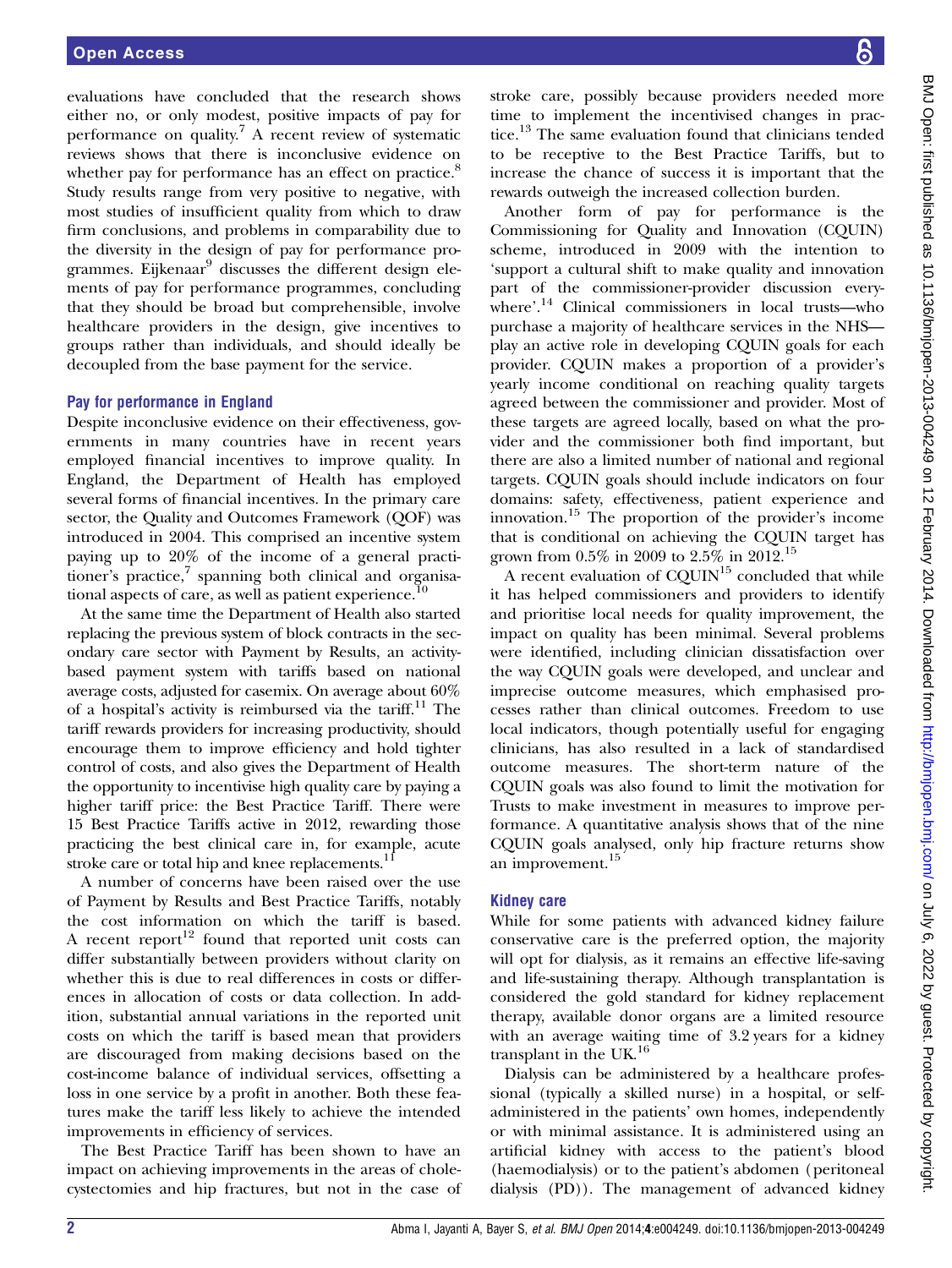failure in a patient might involve either form of dialysis at home depending on their general health and personal preference. In Europe and North America, in-centre or hospital-based haemodialysis, 3 times/week for 4 h, is by far the most common therapy. $11718$ 

Home haemodialysis (HHD) offers the flexibility of more frequent (5–6 times/week) and longer (7–8 h overnight) dialysis sessions, and is conveniently and comfortably performed in the patient's own home according to their preferred schedule. Current evidence suggests that more frequent or longer HHD is more physiological and likely to improve clinical outcomes,19–<sup>21</sup> and patients report an improved quality of life.<sup>22</sup> HHD may not, however, be the right option for all patients. Choice of dialysis modality is personal and contextual for each patient and may change over time. It is a lifestyle choice as well as a medical one, and decisions involve input from the patient, the informal caregiver and healthcare professionals.

There is a potential to save costs with HHD. Most economic studies show that HHD is less costly than in-centre haemodialysis, $23-27$  with all studies showing reduced nursing costs for home dialysis patients. A comprehensive economic analysis will require consideration not only of treatment costs, but also of costs associated with home adaptations (eg, changes in the water supply) and of benefits such as reductions in travel and earlier return to work. Whether there are cost savings when performing frequent HHD is less clear, as more consumables (ie, dialysers, needles, etc) may offset savings on resource and infrastructure.<sup>28</sup>

In 2002 the National Institute for Health and Care Excellence (NICE) produced guidelines on home compared with hospital haemodialysis for patients with endstage kidney disease. $^{29}$  It is recommended that all patients who are suitable for HHD should be offered the choice of undertaking haemodialysis in the home or in a hospital kidney centre. It was estimated that up to 15% of dialysis patients may choose to undertake HHD. In 2004, the Department of Health published the National Service Framework (NSF) for renal services, which promotes patient-centred provision of kidney services, including choice over  $HHD<sup>30</sup>$  In 2011, 1.7% of patients on kidney replacement therapy (3.3% of all dialysis patients) were on  $HHD<sup>1</sup>$ .

Another topic of interest in kidney care is the type of vascular access that is used for patients on haemodialysis. Access type for chronic haemodialysis can be permanent, such as a native arteriovenous (AV) fistula or an AV graft surgically created in the lower arm, or semipermanent, in the form of a tunnelled venous catheter. Patients with an AV fistula or graft are generally believed to have better health outcomes than those with a catheter, $31$  and suffer from fewer complications such as methicillinresistant Staphylococcus aureus (MRSA) infections.<sup>32</sup> In recent years there has been considerable emphasis on increasing the use of permanent access via fistula. The zero tolerance approach in the NHS towards MRSA and

the fact that incidences of MRSA are one of the national measures to calculate financial bonuses (Quality Premiums) for NHS clinical commissioning groups, potentially influences the uptake of permanent vascular access.<sup>33</sup> Clinical practice guidelines published in 2011 by the Renal Association and the Vascular Society of Great Britain and Ireland also promote the use of AV fistulas and grafts over catheters.<sup>34</sup> Moreover, timely and appropriate surgery for permanent vascular access is one of five standards to be achieved in the NHS for 2014 as stated in the NSF for renal services.<sup>30</sup> Additionally, a National Kidney Care Audit was undertaken in both 2009 and 2010 to determine the extent of fistula use in the UK.<sup>35 36</sup>

# Financial incentives in kidney care

As of 2011–2012, dialysis modalities (excluding acute dialysis and paediatric dialysis) have been paid for by a mandatory tariff under Payment by Results. Transport and some medication costs are not included in this tariff and covered by a different mechanism. PD, as a continuous technique, is paid on a per day basis; in-centre haemodialysis is paid per dialysis session.<sup>37</sup> Trusts receive the Best Practice Tariff for patients who receive in-centre dialysis with an AV fistula or graft, as opposed to dialysis via a venous catheter, $\lambda$  to create an incentive in line with the current guidelines on vascular access. The Best Practice Tariff for vascular access is an incentive towards using fistulas/grafts for haemodialysis, as the tariff is higher and the costs are lower than for dialysis with a catheter. If the Trust reaches a predetermined proportion of patients undergoing in-centre haemodialysis on a fistula, then its income for haemodialysis is comparable to a situation in which there is no Best Practice Tariff and prices are set at the national average cost. The proportion of patients needed for equal income has gone up from 75% in 2011–2012 to 80% in 2012–2013.<sup>38</sup>

In April 2012 HHD was given its own mandatory tariff; previously a non-mandatory tariff was in place.<sup>38 39</sup> This tariff is paid on a per week basis, and amounts to the same sum of money as the in-centre Best Practice Tariff (ie, three in-centre dialysis sessions on an AV fistula or graft). This makes the income for HHD and in-centre dialysis on a fistula the same on a weekly basis. The HHD tariff is meant as an incentive for providers to expand their home programme, as the modality now provides a consistent income<sup>39</sup> which does not depend on negotiations between the kidney centre and its commissioner; and the overall costs for HHD are presumed to be lower than for in-centre haemodialysis. The tariff for HHD is the same irrespective of the nature of vascular access and frequency of dialysis sessions performed at home—typically 4 sessions/week, but ranging from 3 to 7 sessions/week.

BMJ Open: first published as 10.1136/bmjopen-2013-004249 on 12 February 2014. Downloaded from http://bmjopen.bmj.com/ on July 6, 2022 by guest. Protected by copyright. BMJ Open: first published as 10.1136/bmjopen-2013-004249 on 12 February 2014. Downloaded from <http://bmjopen.bmj.com/> on July 6, 2022 by guest. Protected by copyright.

<sup>&</sup>lt;sup>i</sup>The tariff is also higher in patients with blood-borne viruses<sup>37</sup>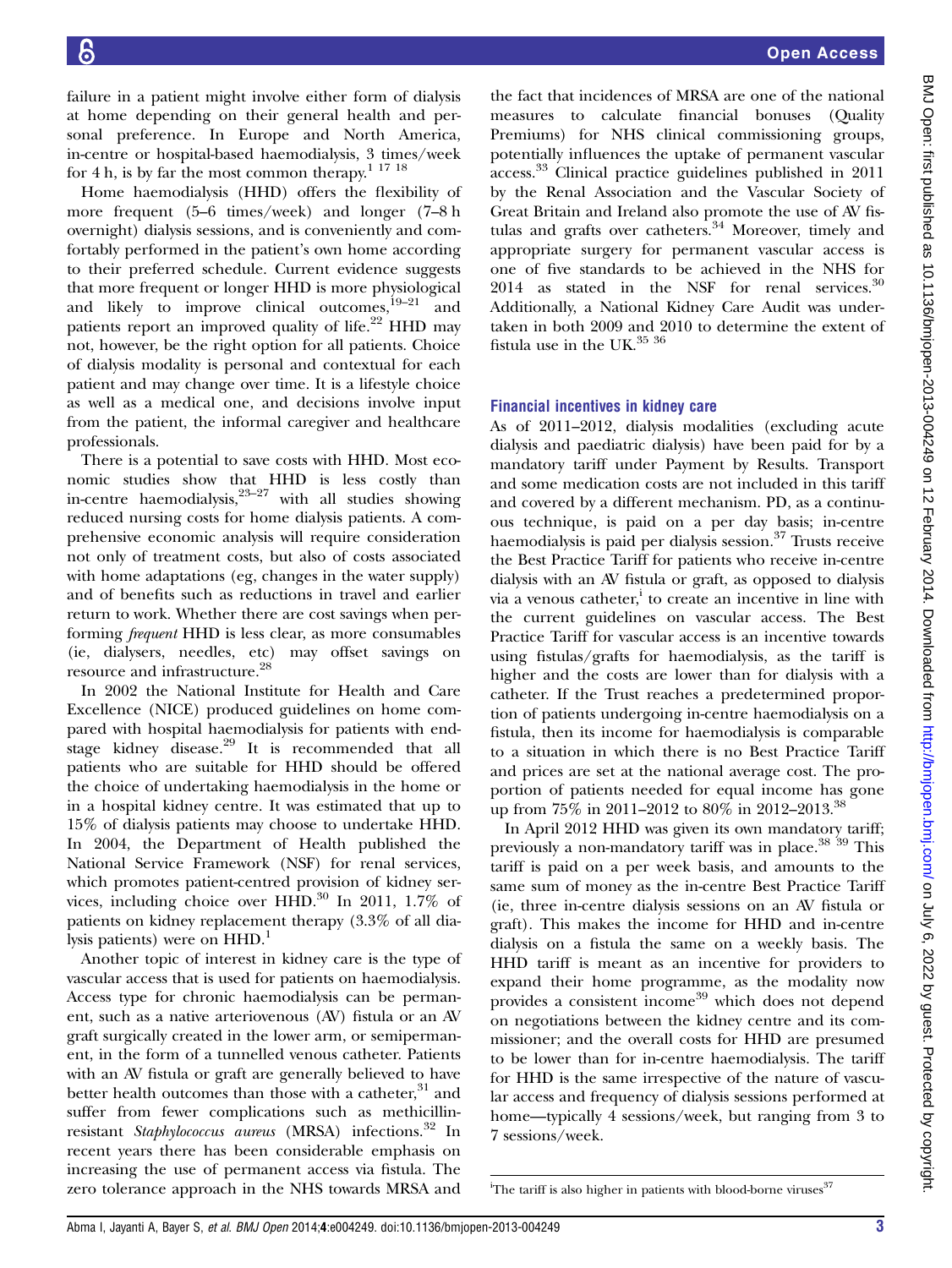Since 2010 there have been several CQUIN targets relating to home therapies (HHD and PD), in which a locally negotiated proportion of patients have to be on home therapy for a Trust to gain the reward.<sup>40</sup> There have also been other CQUIN targets in kidney care, for example, aiming to reduce the time between a patient starting on dialysis and being referred for a transplant. In 2010 eleven hospitals had explicit CQUIN targets for home therapies. We used Renal Registry data to compare the percentages of patients on HHD and PD in December 2009 and December 2010, for hospitals in England with and without a CQUIN target for home therapies. A Mann-Whitney U test shows a significantly higher increase in the percentage of patients on HHD in the hospitals with a home therapies CQUIN target. While this correlation does not prove a causal link, it suggests that the relationship between CQUIN targets and the uptake of HHD is worth investigating. For PD there is a decline in percentage for both groups, with the percentage declining at a lower rate in the kidney centres which have a home therapies CQUIN target, although this does not reach significance. Table 1 shows the changing percentage of prevalent patients on home therapy before and after the introduction of the CQUIN targets.<sup>41</sup> <sup>42</sup>

In summary, the tariff for HHD should function as an incentive, by design, because it generates the same income as the more expensive alternative (in-centre haemodialysis); the Best Practice Tariff should function as an incentive for AV fistula access for haemodialysis because it pays more and is cheaper than the alternative (dialysis via a catheter); and CQUIN is an incentive because it provides additional (albeit relatively small) payment when a certain percentage of patients remain on a home therapy.

#### Aims of this study

Through this study we wish to understand the extent to which the financial drivers, such as the tariff and the other payment mechanisms, motivate clinical kidney centres in England to change their practices in dialysis. We looked at all the payment structures in this single clinical area in the study sites, in order to gain an in-depth understanding of the relationship between these structures and clinical decision-making.

We adopted a qualitative approach to investigate the subjective experience of health professionals and managers on payment structures that aim to improve quality of kidney care. The subjective experience is important as it correlates well with change behaviour, ultimately informing whether payment structures could act as incentives in the way policymakers have intended.

### **METHODS**

We performed a qualitative study in the form of 45–60 min in-depth semistructured interviews with 27 healthcare professionals and managers in five kidney centres from

across England, serving a total of roughly 5.3 million catchment population. We also conducted five background interviews with commissioners and industry experts.

The five kidney centres were selected based on their prevalence of HHD. This ranged between low  $\langle \langle 3\% \rangle$ , medium (5–8%) and high (>8%) prevalence, with at least one centre in each one of these categories at the time of selection. Of the two centres with a prevalence below 3%, one had a total dialysis population of over 600, the other less than 200. The larger centre had only set up their HHD programme in the past few years. Those centres with a prevalence of 5–8% had total dialysis populations of approximately 250 and 500. Each had historically had a small HHD programme but had recently started developing it further. The centre with a prevalence of HHD of over 8% had around 600 dialysis patients, and had been growing their programme for over 10 years.

For each kidney centre we interviewed at least the following: one or more nurses, one or more consultant nephrologists involved in HHD, and one or more of the following: clinical director, financial manager and general manager. Interviews covered the organisation of the dialysis service (with a focus on HHD), the tariff and financial aspects of dialysis provision, as well as attitudes towards and opinions about the different dialysis modalities.

The transcribed interviews were analysed by two researchers using thematic analysis, a methodologically and epistemologically flexible approach. The analysis was guided by the aims and the research questions of the project and by the researcher's active identification of themes, based on the accounts of the participants' own views and experience.

This study was part of the BArriers to Successful Implementation of Care in Home HaemoDialysis  $(BASIC-HHD)<sup>43</sup>$  study which includes an in-depth organisational study which informs and provides a context for this work.

# RESULTS Dialysis tariff

In order to understand the impact of the tariff on kidney care, it is important to first consider the way in which costs are perceived in various kidney centres and across NHS Trusts. Staff from the case study Trusts held a range of opinions on whether the different tariffs were sufficient to cover the costs of the dialysis modalities (see box 1). However, not all of the kidney centres had sufficient detail and clarity of the costs involved in different modalities; rather, they were only aware of the costs and income of the kidney centre as a whole and only had partial knowledge of the costs of the individual treatment modalities (even though Trusts have to submit costs of each modality to the Department of Health as a basis for the tariff). This makes it difficult for these centres to compare tariffs against the true costs of these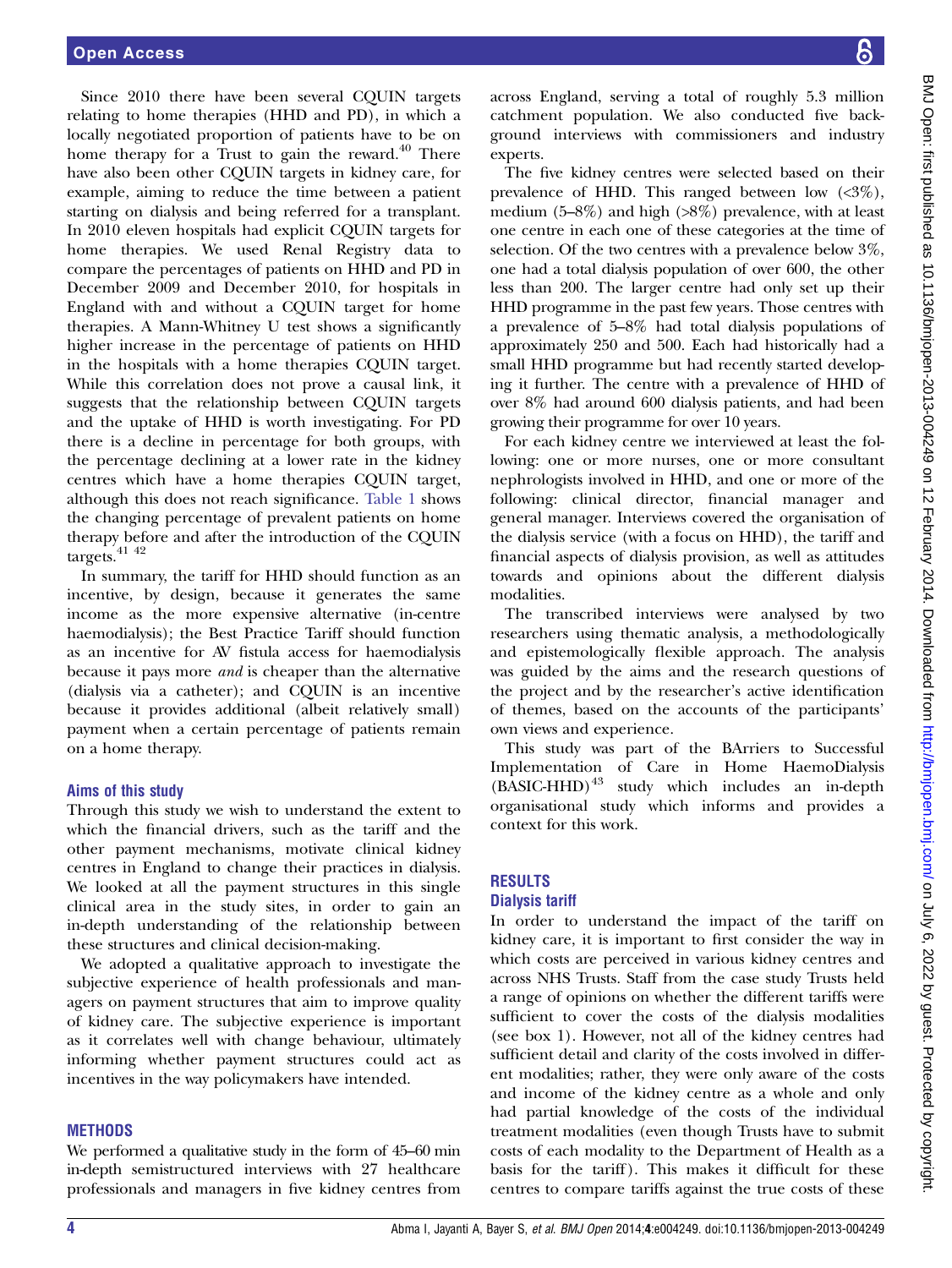|  |                                                      | CQUIN target for 2011 unless stated<br>differently |                               | Home haemodialysis (%)  |                         |                   | Peritoneal dialysis (%) |                         |                   |
|--|------------------------------------------------------|----------------------------------------------------|-------------------------------|-------------------------|-------------------------|-------------------|-------------------------|-------------------------|-------------------|
|  |                                                      | <b>Home</b><br>haemodialysis                       | <b>Peritoneal</b><br>dialysis | <b>December</b><br>2009 | <b>December</b><br>2010 | <b>Difference</b> | <b>December</b><br>2009 | <b>December</b><br>2010 | <b>Differe</b>    |
|  | Birmingham Heart of England                          | Total 35% by 2015*                                 |                               | 2.8                     | 3.6                     | 0.8               | 7.1                     | 9.2                     | 2.1               |
|  | Birmingham QEH                                       | Total 35% by 2015*                                 |                               | 2.0                     | 2.9                     | 0.9               | 15.6                    | 15.1                    | $-0.5$            |
|  | Dudley Group of Hospitals                            | Total 35% by 2015*                                 |                               | 0.9                     | 0.9                     | 0                 | 26.4                    | 28.2                    | 1.8               |
|  | <b>Liverpool Aintree University Hospitals</b>        | $+1.7%$                                            | $+5.0%$                       | 2.1                     | 4.4                     | 2.3               | 4.8                     | 4.4                     | $-0.4$            |
|  | Liverpool Royal Infirmary                            | $+2.0%$                                            | 20% total                     | 2.6                     | 3.8                     | 1.2               | 17.9                    | 14.5                    | $-3.4$            |
|  | Royal Preston Hospital                               | $+1.0%$                                            | $+2.0%$                       | 4.7                     | 4.8                     | 0.1               | 13.8                    | 11.2                    | $-2.6$            |
|  | Salford Royal Infirmary                              | $+1.3%$                                            | 20% total                     | N/A                     | N/A                     | N/A               | N/A                     | N/A                     | N/A               |
|  | Shrewsbury & Telford Hospital                        | Total 35% by 2015*                                 |                               | 1.3                     | 2.7                     | 1.4               | 13                      | 9.9                     | $-3.1$            |
|  | University Hospital of North<br><b>Staffordshire</b> | Total 35% by 2015*                                 |                               | 1.6                     | 4.4                     | 2.8               | 19.3                    | 19.9                    | 0.6               |
|  | Wirral University Teaching Hospital                  | $+2.3%$                                            | $+1.3%$                       | 1.4                     | 1.8                     | 0.4               | 15.8                    | 16.6                    | 0.8               |
|  | Royal Wolverhampton Hospitals                        | Total 35% by 2015*                                 |                               | 0.9                     | 1.3                     | 0.4               | 14.6                    | 18.6                    | $\overline{4}$    |
|  | Average England hospitals with<br><b>CQUIN</b>       |                                                    |                               | 2.03                    | 3.06                    | 1.03              | 14.83                   | 14.76                   | $-0.07$           |
|  | Average England hospitals no<br><b>CQUIN</b>         |                                                    |                               | 2.08                    | 2.29                    | 0.21              | 16.28                   | 15.67                   | $-0.61$           |
|  | Difference in averages                               |                                                    |                               |                         |                         | $0.82+$           |                         |                         | 0.54 <sub>1</sub> |

\*20% PD and 10% HHD.

†Significant difference at 0.05 level of significance (Mann-Whitney U test).

‡Non-significant difference at 0.05 level of significance (Mann-Whitney U test.

CQUIN, Commissioning for Quality and Innovation; HHD, home haemodialysis; N/A, not applicable; QEH, Queen Elizabeth Hospital.

ප

2010 Difference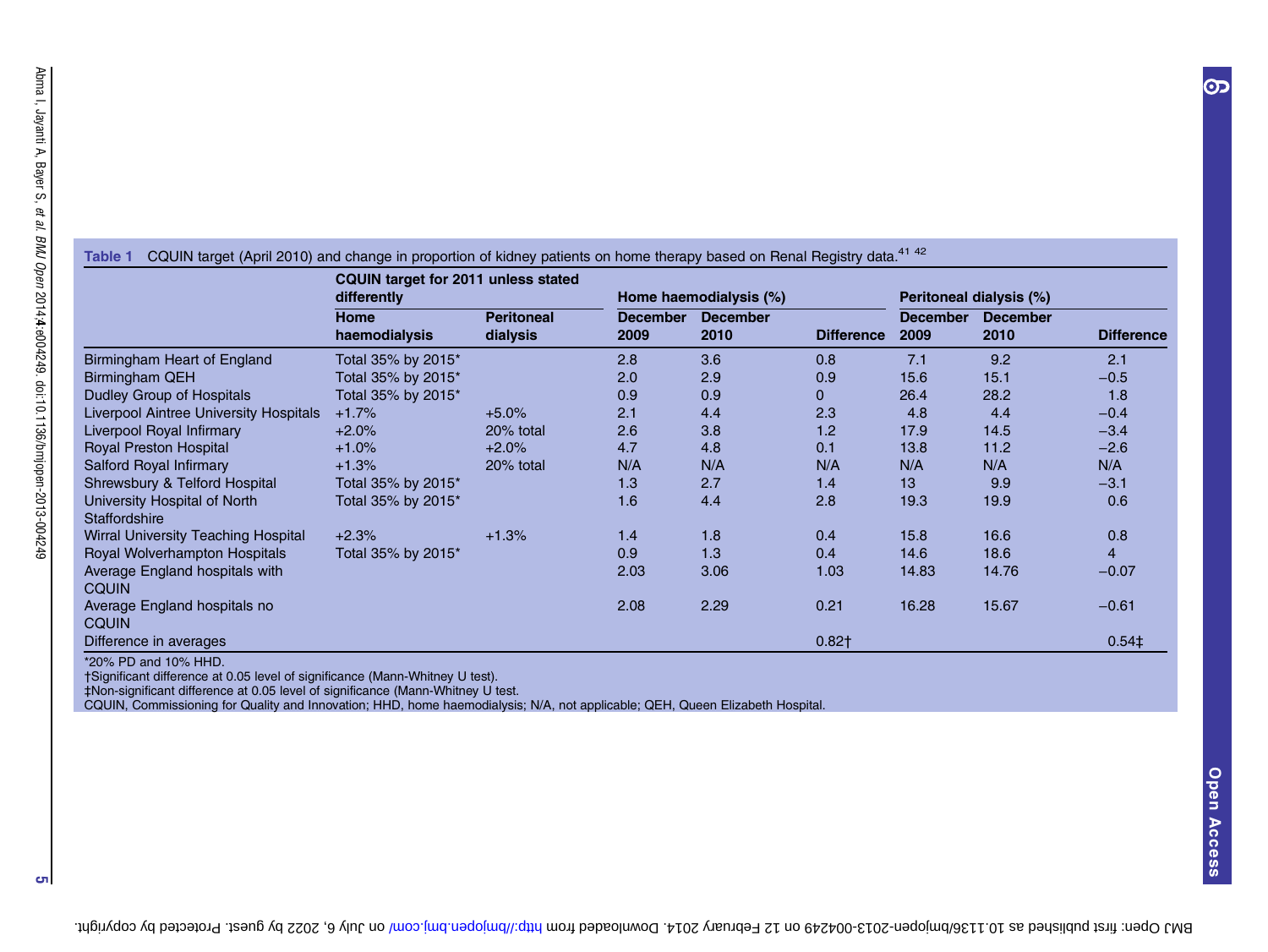# Box 1

"Because we haven't devolved the costs down on each modality, I couldn't tell you whether PD [ peritoneal dialysis] or haemo[dialysis] or whatever was more profitable for us at the moment." (Centre 4, interviewee 1)

"If we don't get beyond 2 years with a patient that's gone home [onto home haemodialysis], as is often the case because they tend to be the healthier ones that are far more likely to get a transplant,…we never get past that 2-year point to be able to start seeing some return on all the investment that we've made. So, if the turnover of patients is high, it actually is very detrimental, financially, to the service." (Centre 2, interviewee 4)

"Our profitability starts when they're at home and anything that prepares them for home is integrated into the main haemodialysis programme. Maybe it's a matter of just how you view it." (Centre 1, interviewee 6)

"We lose money…on those patients for the first 2 years because we invest so much time in their training, so much manpower and the home visits, etc., buying the machines, the technician support. And all those things added up, it's not until you get past that 2-year stage that we actually start seeing a little bit of a comparison with in-centre patients." (Centre 2, interviewee 4)

modalities. An assessment such as whether a specific modality is financially beneficial or loss-making is therefore a best estimate rather than a proven fact.

Opinions on the cost/income balance of HHD ranged widely, from it generating a significant profit to it being financially detrimental to the kidney centre. Centres differed in how they accounted for the costs of training patients for HHD. Training for HHD typically takes place in-centre while the patient is dialysed. Extra costs are incurred when training patients at the time of in-centre dialysis, because of additional nursing input that may be required in teaching. Some centres do not consider the costs of training separately at all, viewing it as part of in-centre dialysis expenses. Others see training patients in self-care as additional expenditure, the costs of which have to be recovered when patients start dialysing at home. As most patients on HHD are also the patients who are most likely to receive a transplant, it can be seen as a loss of investment if they get a transplant relatively soon after starting on HHD.

Interviewees' perceptions on how long it takes for HHD to bring in the same amount of money for the Trust as in-centre dialysis ranged from a few weeks to 2 years. These differences were partly due to differences in how long it takes to recoup the total upfront investment (training, home adaptations, and the costs of the dialysis machine for centres which make an outright purchase rather than lease). They were also the result of real or assumed differences in operational costs of HHD, and therefore the amount of money left for paying for the upfront costs under the current tariff (see box 1). Commissioners differed in opinion with regard to whether HHD is cost saving and were aware of the

risk centres face if patients drop out of the programme early (see box 2).

Another issue is the frequency of dialysis at home. In one centre cost considerations influenced the frequency of HHD sessions that were prescribed, but this was less the case in other centres. While the weekly tariff for HHD is fixed, the costs for some HHD patients will be higher than for others, depending on how often they dialyse and consequently how many consumables they use per week. In some of our case study Trusts the acceptable frequency of dialysis for HHD patients had been discussed, with some centres concluding that the HHD patients who dialyse 3 times/week balance out the costs of those choosing to dialyse 6 times/week in the programme as a whole. One centre was convinced that the Trust was losing money on frequent dialysis but refused to let cost influence the quality of patient care. In another centre patients were not allowed to dialyse more than 4 times/week because of cost constraints under the current tariff. Centres differed in their estimation of how much money is saved by reduced nursing time, and how many extra dialysis sessions this would cover in terms of consumables (see box 3).

Other uncertainties and local differences in the cost of HHD arise from how in-centre respite care or patient retraining for HHD is accounted for, how overheads from the kidney centres for different modalities are calculated, and whether the dedicated dialysis machine that each individual patient will need at home is purchased or leased.

In summary, there appears to be no consistency among kidney centres in the way the costs of HHD are understood. It is therefore unclear whether the apparent cost differences in HHD were still applicable, if the cost calculations were uniform in each centre.

#### Best Practice Tariff

The Best Practice Tariff for patients doing haemodialysis in-centre via fistula/graft had led the case study centres to put considerable emphasis on making sure patients get fistula surgery well before they start dialysis, as well

# Box 2

"Although there's been a lot of talk about home haemodialysis, when I came to starting to look at the evidence base for this, it isn't really that strong as in the economics of it" (Commissioner 1) "It's cheaper. It is a lot cheaper to dialyse at home." (Commissioner 2)

"So you set up somebody's home, you put the machine in, and get them trained, you start them off and 3 months down the road they have a transplant. …You lose quite a lot of money." (Commissioner 1)

"So probably the first year the Trust won't be making a profit on that tariff but after that they would be, so it's a good tariff." (Commissioner 2)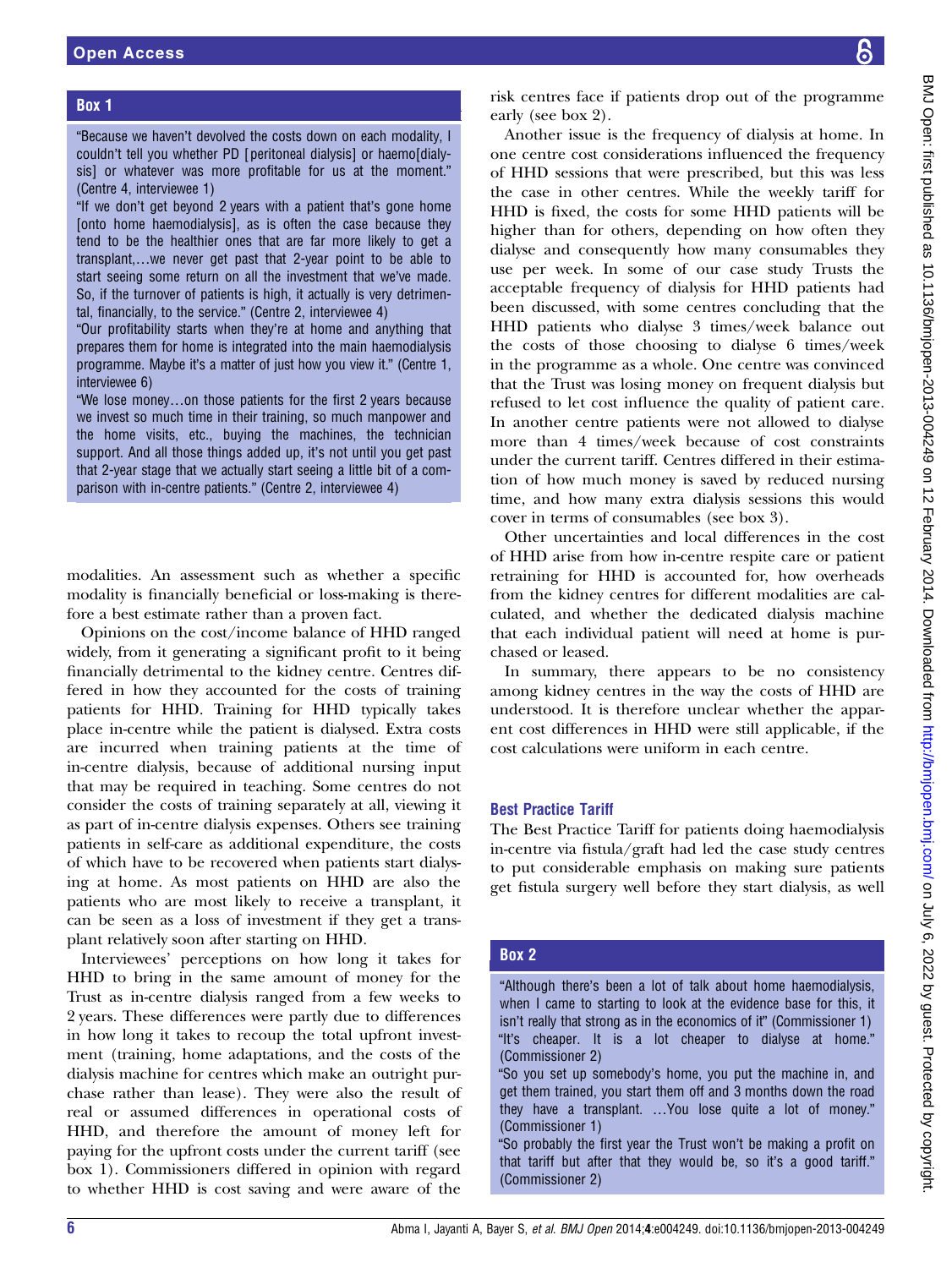# Box 3

"There are a lot of people doing three times, three and a half times, four times a week. Even if you had 10% or 20% patients doing five or six times a week, you've made enough savings here to offset that."(Centre 1, interviewee 6)

"If they dialyse more than three times a week, it's not enough because the tariff…only ... gives you three times a week." (Centre 2, interviewee 4)

"Patients can have a maximum four sessions of home haemodialysis a week. So if somebody needs a fifth session it's not paid for, so they can't have a fifth session." (Centre 5, interviewee 2)

as trying to aim for patients who dialyse using a vascular catheter to switch to a fistula (see box 4).

The opinions of interviewees on the Best Practice Tariff were generally negative. The 80% target for patients on a fistula was seen as very high and there were concerns that it encourages centres to create AV fistulae in patients who might not benefit more from the surgery. There were also ethical concerns around patient choice—some patients may not want surgery for a fistula to avoid the need for cannulation. The interviewees emphasised that kidney centres should not direct patients to have vascular surgery for dialysis, conflicted by the higher Best Practice Tariff (see box 5).

#### Commissioning for Quality and Innovation schemes

The kidney centres we interviewed were all making efforts to reach their home therapy CQUIN targets, for instance by improving patient education in the predialysis phase. One commissioner stressed the positive impact CQUIN schemes have had on the uptake of home therapies:

We put CQUINS in to help push the home therapy percentages,…working with the network on what percentages they should be. And it has made a big difference…

# Box 4

"The only tariff I'm sort of aware of at the minute is looking at their access because…they get more money, I think, for a fistula rather than a line, so there's a massive push towards trying to get their access sorted so we do get that tariff in" (Centre 1, interviewee 8)

"The surgeons say, there's no such thing as an emergency fistula. They're now changing their minds and actually thinking, no, we need to actually bring somebody forward and do their operation sooner otherwise they're going to end up with a line. So we're much, much tighter about putting lines into people and putting tunnelled lines in when it's going to be long term" (Centre 3, interviewee 5)

"There is an industry of looking at why patients start dialysis on lines, why patients are on lines, what can we do for the patients that are on lines to get them a fistula, what can we do with patients with fistulas to prevent them needing a line whereas that maybe time that's spent doing that, could be better spent doing something else." (Centre 3, interviewee 1)

# Box 5

"The one that possibly is lunacy is the use of lines versus fistula in the Best Practice Tariff…It could be a slight perverse tariff that you've got elderly people who are actually going to go for an operation…one or 2 years before they're end-stage when it's difficult to predict and could start dialysis perfectly adequately and safely on a line, but the Best Practice Tariff suggests that we lose money if we try to do that. So there may be an issue around putting fistulas in people who probably aren't going to benefit…, you may have multiple attempts of forming a fistula and then fail and setup on a line, when you could probably predict that that would happen and they should really just start on a line." (Centre 3, interviewee 1)

"The tariff is working towards incentivising more patients to have a fistula, but at the end of the day you've still got that patient choice which you can't force somebody…We shouldn't be saying, well, you ought to have this done because it gives us more money. The idea is to provide a quality service that the patient is happy and this is the way we can treat the patient and that's the way it should be." (Centre 1, interviewee 7)

You can see that Trusts are now more in tune with [this approach] (Commissioner 2).

However, the clinical centres raised concerns about these targets. Since it is usually the younger, healthier patients who go onto home therapies, these are also the patients most likely to receive a kidney transplant. A centre with a high transplant rate might therefore find it more challenging to reach or sustain its home therapy CQUIN target. As one interviewee put it, Should I stop transplantation to meet the CQUINs? (Centre 5, interviewee 2).

Just as with the Best Practice Tariff, another important factor is patient choice. Setting a COUIN target on an issue that is based to a great extent on patient choice and their perceptions of the modality and its implications means that a Trust risks being penalised if insufficient patients wish to dialyse at home (see box 6). This may lead to encouragement of patients towards home therapy mainly for financial reasons, potentially with inadequate support structures and set up. One of the centres had discussed this issue with their commissioner, and they agreed on a more flexible target. They would receive the reward for reaching their home therapies target, or if a questionnaire showed that new patients were given the opportunity to make an educated choice. According to one commissioner, providing it was clear that the centre was making 'active positive changes', it would be awarded the CQUIN payment even if it was failing to meet the target.

However, it was also clear that flexibility was possible under the CQUIN framework. One of the centres had agreed a 5-year CQUIN plan with their commissioner, with the target proportion of patients who should be on home therapies increasing each year, clearly focusing on a longer term sustainable model, beyond the life of the CQUIN.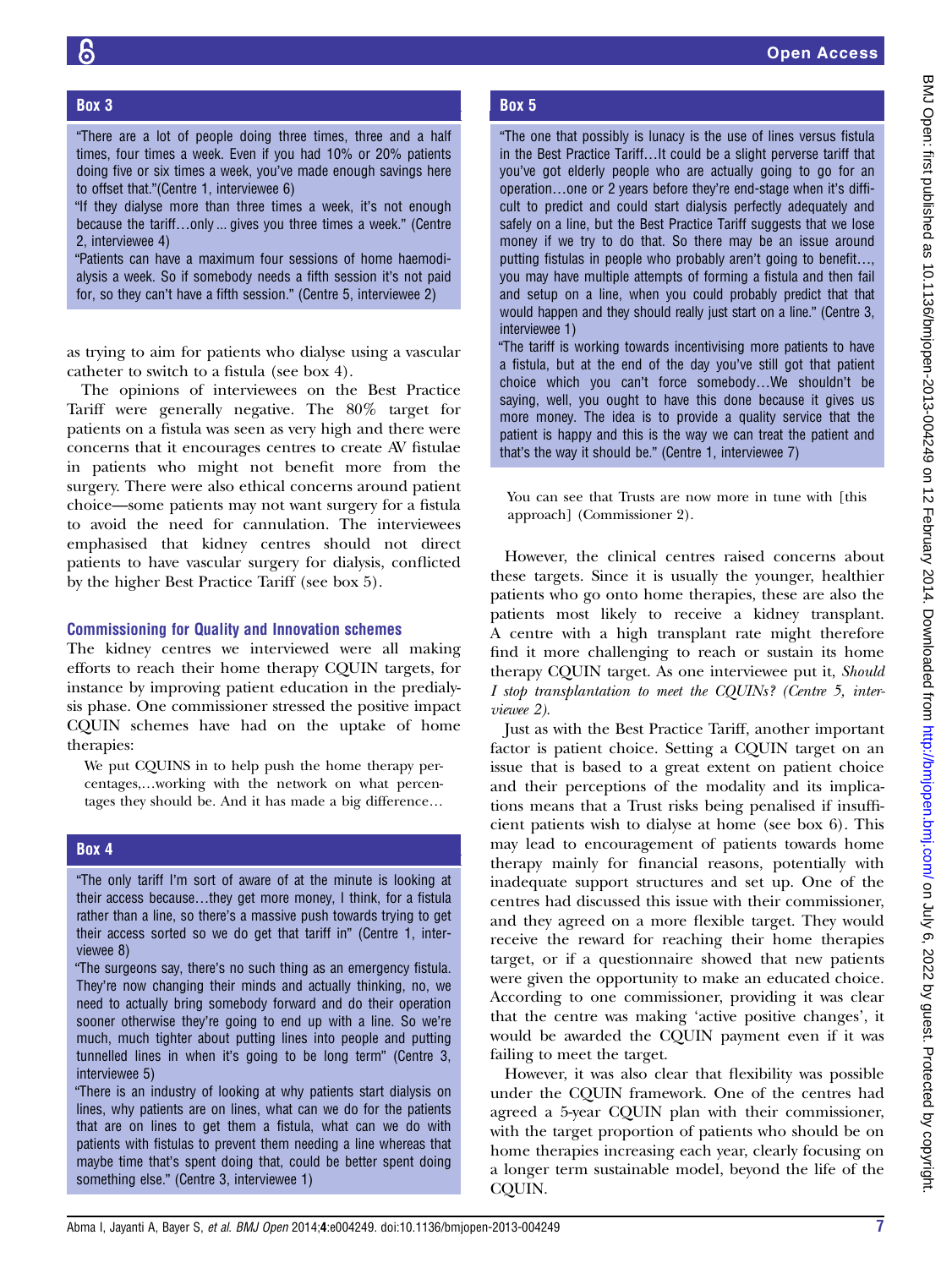# Box 6

"The CQUIN targets drive our practice. They're again, a bit of a double-edged sword. You can be under the microscope if you're not achieving. And you can be sending patients home, but there can be things happening outside your control, like transplants and death, and things like this." (Centre 2, interviewee 1)

"When we were asked before about CQUIN targets, I said, if we've been round and canvassed every single patient in our unit, and they are doing what they should be doing, and we haven't hit targets because they are doing what they want to do…I don't think we should be penalised for that." (Centre 4, interviewee 2) "If there is feasibility without affecting people and patient care…

you should meet the CQUIN." (Centre 5, interviewee 2)

"Concerns were expressed about the length of time required to make changes to centres to meet the target, compared with the size and duration of the resulting CQUIN rewards. Moreover, because CQUINs only give a monetary reward for 1 year, this was seen by some as insufficient incentive for the effort of changing local practices. According to one interviewee,

"[we] soon realised that what [we] were signing up for was actually a very short-term deal … Why do we want to worry about this amount of money? We might just be doing fine. Is it worth it?" (Centre 1, interviewee 6)

### **DISCUSSION**

Our interviews have shown that not all kidney centres in England look at the costs of the different dialysis modalities in detail, focusing mainly on the total costs and income of the centre. This in itself is not surprising. Until April 2011 kidney care was covered by block contracts between the Trust and its commissioner. In this arrangement, the kidney centre usually received a predetermined sum of money per patient, regardless of the modality.44 There are no reference costs for HHD, but a financial audit by the Kidney Dialysis Project Group in preparation for the reference costs exercise showed that Trusts report costs for HHD ranging from £28 to £133 per session.<sup>45</sup> This may reflect an actual difference in costs or a difference in how providers disaggregate and record costs.<sup>12</sup> The costing studies available in the literature do also not necessarily reflect the method by which kidney centres in our study sample calculate their costs.

The HHD tariff was intended as an incentive for this modality<sup>39</sup> and the unexplained variation in estimated costs impacts on how a certain modality can be incentivised with a tariff. One of the centres did not see the tariff for HHD as an incentive because it is not until the second year of a HHD patient's treatment that the net income from in-centre and HHD is the same. There was also concern about the turnover of patients on HHD and its adverse impact on costs as upfront investment is lost.

Some kidney centres struggle to know whether the HHD tariff is an incentive or not: if they do not know the costs of a specific modality, they are unlikely to understand the additional value of the tariffs. This is similar to a finding in an early study of Payment by Results<sup>46</sup> where it was observed that there was 'evident uncertainty about the reliability of price signals given by the Payment by Results tariff' to incentivise providers to select services with a high price-cost margin.

While the national tariff for HHD was not seen as an incentive by all participants in our study, CQUIN targets were seen as an encouragement to improve numbers of patients on HHD, even though the payment is relatively small compared to the total income a Trust earns for dialysis services. It gives centres an extra, very visible sum of money for the current year. Even the case study kidney centre that perceived HHD as financially detrimental has expanded its home programme in order to reach the CQUIN target and receive the additional income. It seems that the additional income outweighs any prevailing uncertainty around the costs of HHD. As CQUIN is an additional incentive decoupled from the base payment, this may contribute to the effectiveness of the model. The benefits of such incentives have been suggested in previous works.<sup>8</sup> The positive results of both our quantitative analysis (see table 1) and our qualitative findings on the CQUIN target and uptake of HHD are in contrast to a quantitative evaluation of CQUIN which shows a relative improvement in only one out of nine studied CQUIN goals.<sup>15</sup>

The Best Practice Tariff for vascular access is also seen as a clear incentive because dialysis with an AV fistula or graft attracts the higher tariff and is regarded as the cheaper longer term option for vascular access. The Best Practice Tariff was implemented when improvements in vascular access were widely considered as a crucial issue in the care for dialysis patients and it was made the subject of an NSF standard<sup>30</sup> and a national audit.35 36 This might have given additional impetus to the uptake of AV fistulae.

The evaluation of the introduction of Best Practice Tariffs for the Department of  $\text{Health}^{13}$  exposed criticism on the vascular access Best Practice Tariff that is similar to that encountered in our study. The required percentage set in the Best Practice Tariff should in theory take into account issues around patient choice and the unsuitability of some patients for a particular treatment modality.31 In practice, however, concerns were reported in our study over the tension between patient choice and the Best Practice Tariff, from fears that a centre may be financially 'penalised' if patients do not want an AV fistula or graft to concerns that the incentive to create AV fistula may be based on the financial incentive and not only on clinical suitability and selection process.

We also found an ethical dilemma between CQUIN targets for home therapies and patient choice. As one participant said, if a CQUIN target for HHD has not been attained but patients have made educated choices then the centre does not deserve to be penalised. In this case, the centre and commissioner bypassed the potential pitfall by making educated patient choice an equally important indicator for reaching the CQUIN target. CQUIN targets are generally used to reach a specific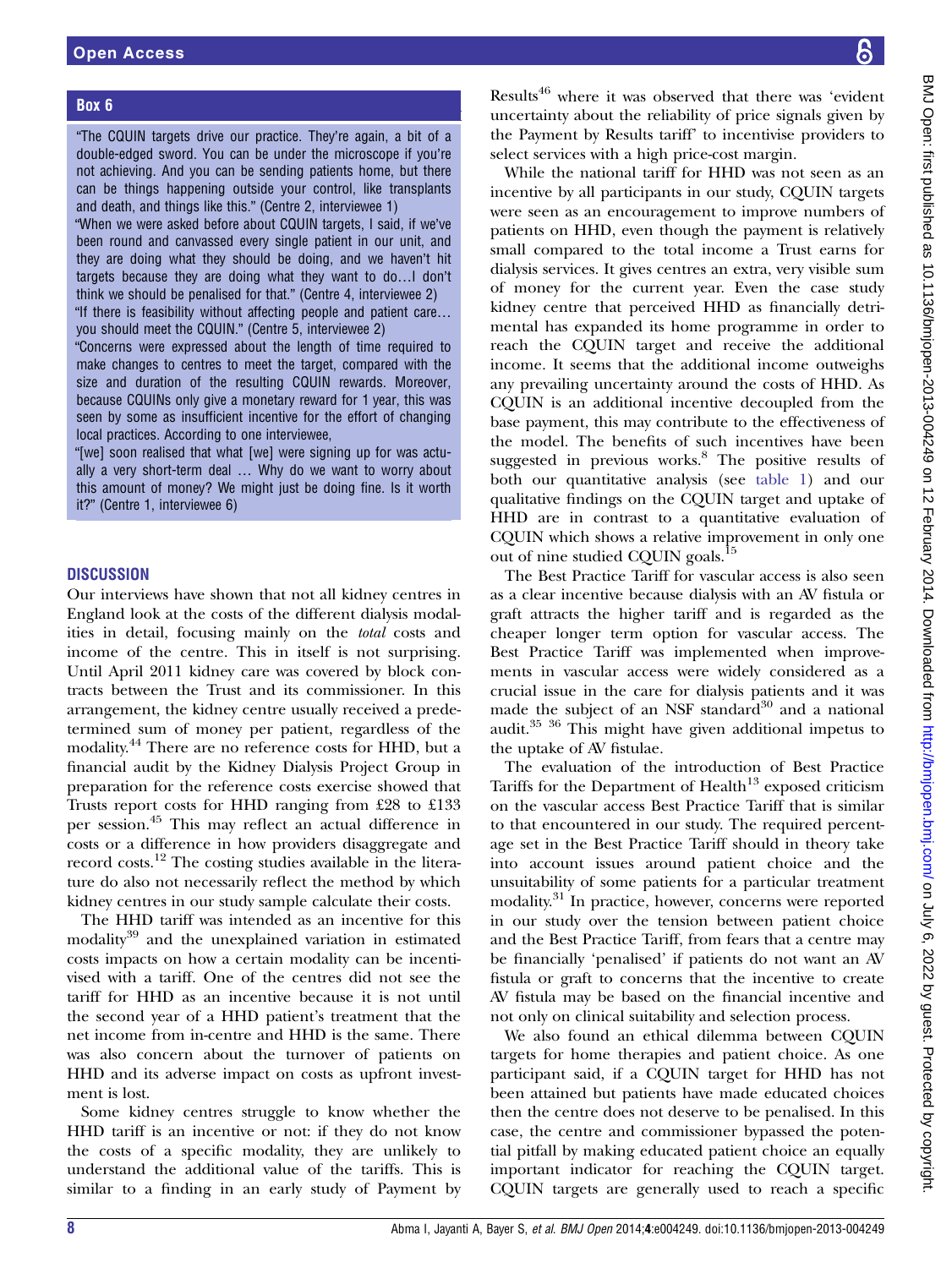target over 1 year. Some commissioners have, however, negotiated a multiyear home therapy CQUIN target, with the target percentage increasing each year. This overcomes the potential problem, raised in our interviews and in a recent evaluation of  $CQUIN$ ,<sup>15</sup> that there might be less of an incentive to invest in a relatively small, short-term target.

While decoupling incentives from the base payment appears to be promising (ie, via CQUIN type payment structures), changes to the tariff might also foster the uptake of HHD. To make the tariff for HHD a true incentive for kidney centres, they could be reimbursed per HHD session. This would be an approach somewhat similar to the Best Practice Tariff for vascular access in that the cost advantage becomes clearer. Because expenses for more frequent dialysis sessions would be covered, an equal payment for HHD and hospital haemodialysis sessions would be a clearer incentive. However, in a resource-constrained NHS this will increase the immediate expenditure by commissioning bodies.

According to the 2008 Payment by Results Interim Report commissioners are likely to view paying per HHD session as undesirable because the costs are not linear due to the investment in a dedicated dialysis machine for each patient and variable depreciation. $45$  On the other hand it has been argued that the long-term health benefits of frequent haemodialysis, such as lower hospitalisation rates, may outweigh the initial costs. And even though some kidney centres are not convinced that HHD is financially beneficial for their Trust, others claim that their Trust is already making a significant profit on HHD under the current tariff. If anything, this strongly suggests that more research into actual costs breakdown by modality at a unit level is needed in order to provide suitable tariff.

A specific feature of HHD is that a significant initial (and individual) investment in a specific patient has to be made upfront, but the income to cover this expense is only earned back over time as long as that patient receives HHD. A potential approach to reduce the risk for Trusts would therefore be to unbundle the initial investment costs such as home conversions and extra training, and pay separately for them.

#### Strengths and weaknesses of the study

Our qualitative study involved five kidney centres. We are unable to present a comprehensive evaluation of pay for performance in kidney care in general. We believe that variable prevalence of HHD in these geographically distinct study sites provide credible data and insight into the issues involved that need further research, on a wider scale. This paper does not examine the actual costs and financial benefits of different dialysis modalities or the influences of patient preferences and wider organisational factors in decision-making around kidney care treatment modalities. While these factors will shape the uptake of a treatment modality, we are confident that the highlighted issues are of importance and also of relevance beyond the case study centres, and point to concerns which should be taken into account in developing financial frameworks for kidney care.

#### Future research

In order for the tariff to be set in a way that it acts as an incentive, it will be important to better understand actual and perceived costs in kidney centres in England.

### **CONCLUSION**

The impact of financial incentives designed at a policy level is influenced by the understanding of cost and benefits at the operational level. In a situation where costs are unclear, incentives which are based on the improvement of profit margins have a smaller impact than incentives which provide an additional direct payment, even if this extra financial support is relatively small.

When trying to provide an incentive by paying the same amount of money for a service that is assumed to be cheaper by policymakers, it is important that local decision-makers have a clear view of the costs and agree that this service is cheaper. Because kidney centres in England are not clear on the costs of HHD, being paid the same amount of money as in-centre haemodialysis is not seen as an incentive.

Paying a higher tariff for a service that is clearly cheaper, or giving an additional sum of money when a specific target is reached, is seen as an incentive. This can be observed in the cases of the Best Practice Tariff for in-centre dialysis on a fistula or graft, and the CQUIN targets for home therapies.

Contributors IA, SB, JB, AJ and SM were responsible for conception and design. IA conducted the interviews and drafted the manuscript. IA, AJ and SB analysed and interpreted the data. All the authors critically revised the manuscript for important intellectual content. JB is the guarantor.

Funding Baxter Clinical Evidence Council for home haemodialysis.

Competing interests IA's, SB's and JB's time on this project was funded through the UK Engineering & Physical Science Research Council's HaCIRIC (Health & Care Infrastructure Research & Innovation Centre). AJ is funded through the Baxter Clinical Evidence Council Grant for the BASIC-HHD (BArriers to Successful Implementation of Care in Home HaemoDialysis) study (no grant number available). SM is the Chief Investigator of the BASIC-HHD study and funded through the R&D division, Central Manchester Foundation Trust and Manchester Academic Health Science Centre. IA, SB and JB report funding from EPSRC, during the conduct of the study; SM reports grants from Baxter Clinical Evidence Council, during the conduct of the study and personal fees from Fresenius & Baxter, outside the submitted work; AJ reports grants from Baxter Clinical Evidence Council, during the conduct of the study. The researchers were independent from their funders.

Ethics approval The study was approved as part of the BASIC-HHD study by the Greater Manchester West Research Ethics Committee (REC approval number 12/NW/0170), and each participant signed an individual consent form.

Provenance and peer review Not commissioned; externally peer reviewed.

Data sharing statement Transcribed interviews available by emailing the corresponding author at j.barlow@imperial.ac.uk

**Open Access** This is an Open Access article distributed in accordance with the Creative Commons Attribution Non Commercial (CC BY-NC 3.0) license,